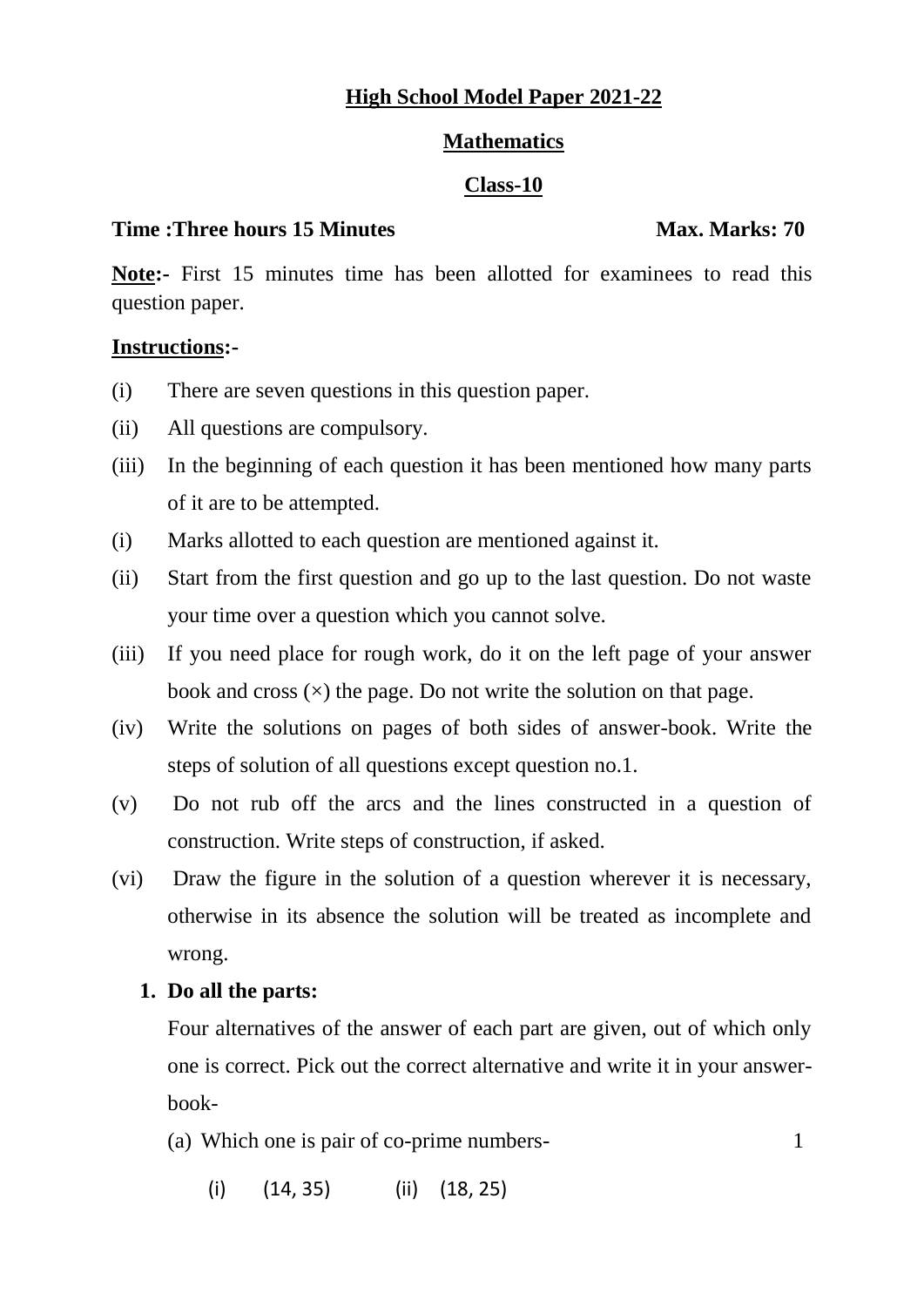|                                                                                                                                                | $(31, 93)$ (iv) $(32, 62)$<br>(iii)                                              |       |                      |  |  |  |  |
|------------------------------------------------------------------------------------------------------------------------------------------------|----------------------------------------------------------------------------------|-------|----------------------|--|--|--|--|
| (b) Product of roots of quadratic equation $3x^2 - 4x = 0$ is-<br>$\mathbf{1}$                                                                 |                                                                                  |       |                      |  |  |  |  |
| (i)                                                                                                                                            | $\pmb{0}$                                                                        | (ii)  | $\frac{4}{3}$        |  |  |  |  |
|                                                                                                                                                | $\frac{-4}{3}$<br>(iii)                                                          | (iv)  | $\frac{3}{4}$        |  |  |  |  |
|                                                                                                                                                | (c) Properties of similar triangles are-                                         |       | $\mathbf{1}$         |  |  |  |  |
| Its corresponding sides are proportional<br>(i)<br>Its corresponding angles are equal<br>(ii)<br>(iii) Both (i) and (ii)<br>(iv) None of these |                                                                                  |       |                      |  |  |  |  |
|                                                                                                                                                | (d) The value of $\cos 60^\circ \cos 30^\circ - \sin 60^\circ \sin 30^\circ$ is- |       | $\mathbf{1}$         |  |  |  |  |
| (i)                                                                                                                                            | 0                                                                                | (iii) | $\frac{\sqrt{3}}{2}$ |  |  |  |  |
| (iii)                                                                                                                                          | $\frac{1}{2}$                                                                    | (iv)  |                      |  |  |  |  |
| (e) which one is not central tendency -<br>$\mathbf{1}$                                                                                        |                                                                                  |       |                      |  |  |  |  |
| (i)                                                                                                                                            | Mean                                                                             | (ii)  | Mode                 |  |  |  |  |
| (iii)                                                                                                                                          | Median                                                                           | (iv)  | Standared            |  |  |  |  |
| (f) The Co-ordinate of two points are $(-8,0)$ and $(0,-8)$ . The Co-ordinate                                                                  |                                                                                  |       |                      |  |  |  |  |
| of mid point of line-segment joining these points will be-<br>1                                                                                |                                                                                  |       |                      |  |  |  |  |

- (i)  $(-4,0)$  (ii)  $(0,-4)$
- (iii)  $(-4,-4)$  (iv)  $(4,-4)$

# **2. Attempt all parts :**

- (a) Find the discriminant and nature of the roots of the quadratic equation  $2x^2 - 4x + 3 = 0$ .
- $(b)$  $15\text{CotA} = 8$  then find out the value of  $\sin A$  and  $\text{SecA}$ . 1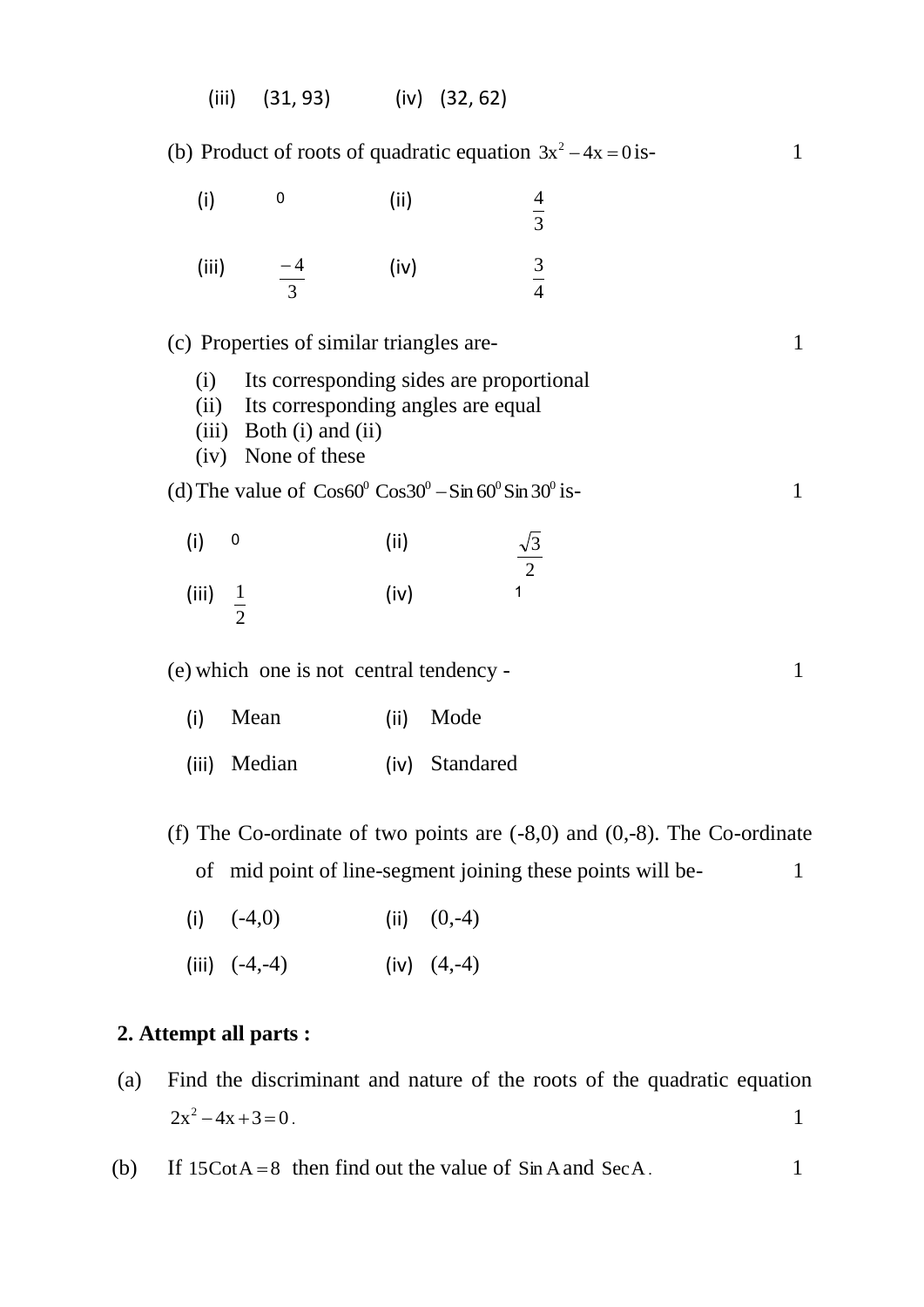- (c) If the area of two similar triangles are 121 square cm and 289 square cm respectively. Then find the ratio between its corresponding sides. 1
- (d) In a certain distribution, mean and mode are 16 and 13 respectively. Find the median of the distribution. 1

## **3. Attempt all parts :**

- (a) prove that  $\sqrt{3}$  is irrational number. 2
- (b) Find the value of a; for which pair of linear equations  $ax + 2y = 2$ ,  $8x + ay = 4$  have an infinite number of solutions.
- (c) In the given figure, TR PT SQ  $\frac{PS}{S} = \frac{PT}{TP}$  and  $\angle$ PST= $\angle$ PRQ. Prove that  $\triangle$ PQR is an isosceles triangle. P 2

(d) The radii of circular ends of the fustrum of 40 cm high cone are 38 cm and 8 cm, find the slant height of the fustrum.

## **4 Attempt all parts :**

- (a) Use Euclid's algorithm to find the H.C.F of 272 and 1032.
- (b) D is a point on the side BC of a triangle  $\triangle ABC$  such that  $\angle ADC = \angle BAC$ . Show that  $CA^2=CB.CD$ . 2
- (c) Draw a line segment of 5 cm and divide it in the ratio of 2%3. Measure the length of both the parts. 2

(d) If 
$$
\cot\theta = \frac{7}{8}
$$
, then find the value of  $\frac{(1 + \sin\theta)(1 - \sin\theta)}{(1 + \cos\theta)(1 - \cos\theta)}$ .

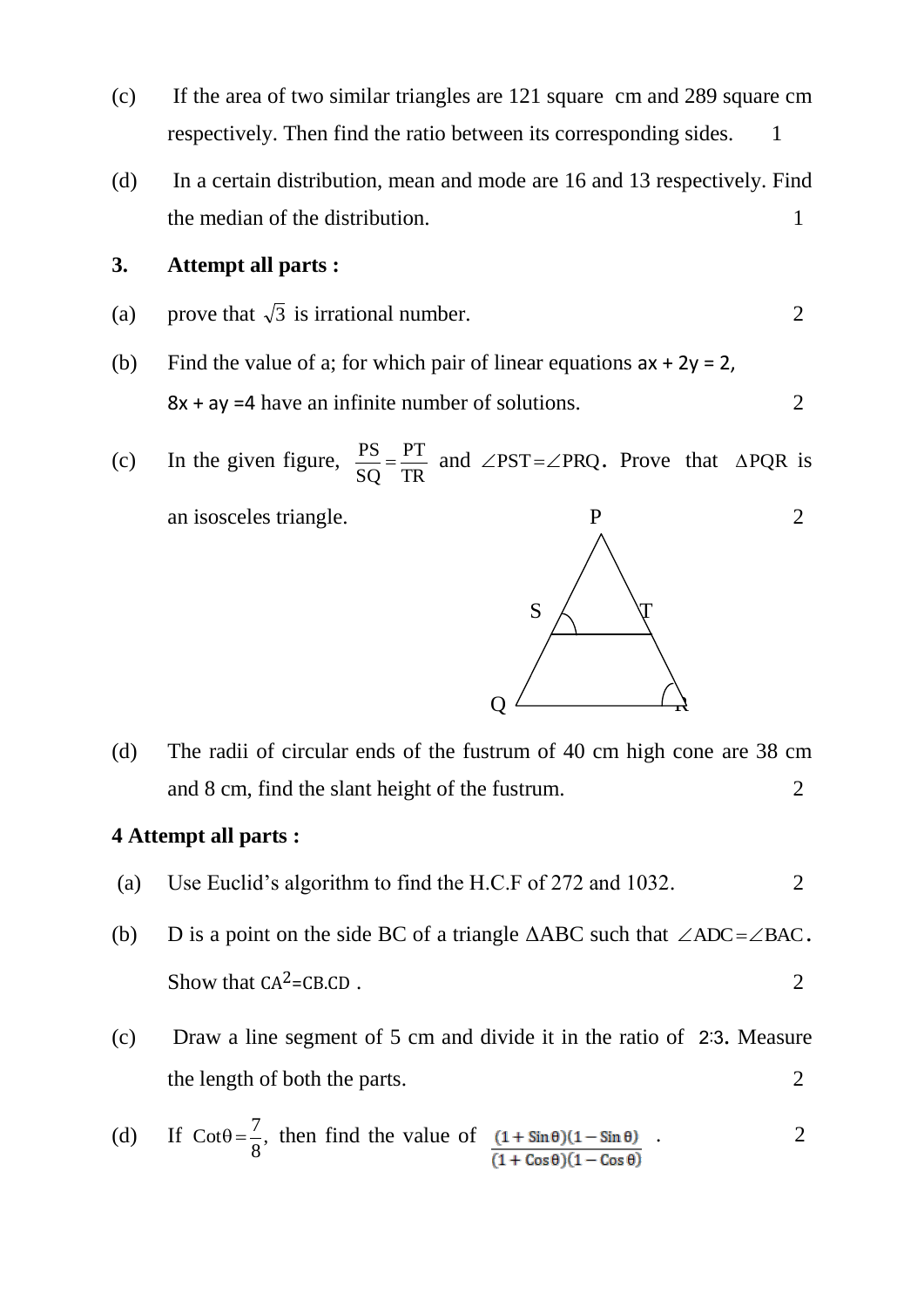## **5 Attempt all parts :**

- (a) If the sum of the squars of two consecutive positive integers is 365. Find the integers. 3
- (b) In which ratio does the point (-4,6) divide the line segment joining the points  $A(-6, 10)$  and  $B(3, -8)$ ? 3
- (c) A metallic sphere of radius 4.2 cm is melted and recast into the shape of cylinder of radius 6 cm. Find the height of the cylinder. 3
- (d) The following table shows the Literacy rate (In Percentage) of 35 cities-

| Literacy rate $(\%)$   45–55   55–65   65–75   75–85   85–95 |   |    |  |   |
|--------------------------------------------------------------|---|----|--|---|
| No. of cities                                                | 3 | 10 |  | 2 |

Find the mean Literacy rate. 3

## **6. Attempt all the parts :**

- (a) The difference between squares of two numbers is 180. The square of the smaller number is 8 times the larger number. Find the two numbers.
- (b) In the given figure, ABCD is square of side 14 cm. Find out the area of the shaded region. 4



- (c) Construct a tangent to a circle of radius of 4 cm from a point on the concentric circle of radius 6 cm and measure its length. 4
- (d) A survey was conducted of the heights of 51 girls of class 10 in a school. The following data has been obtained-

4